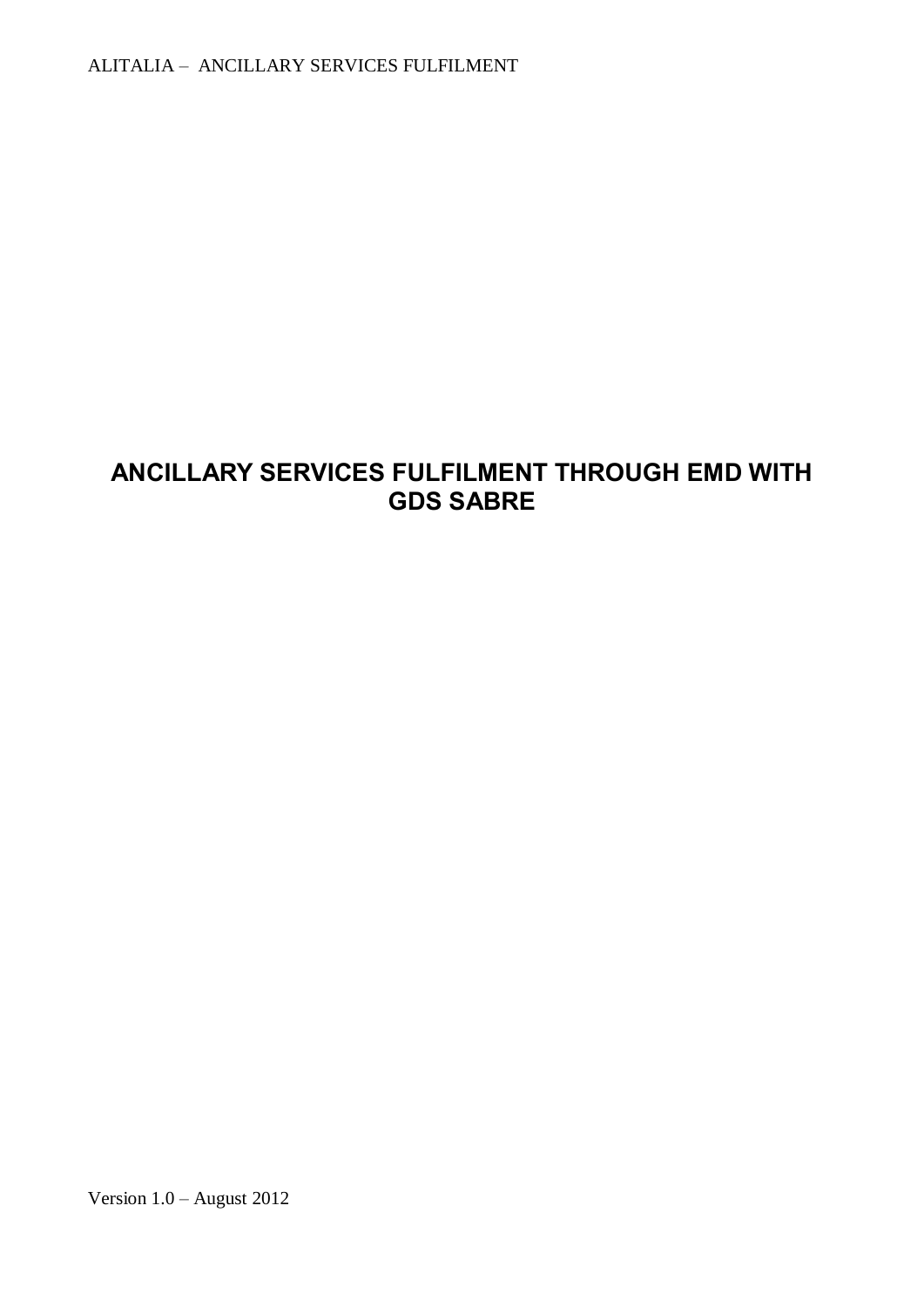# **Summary**

| 1. | Purpose of this document                                       | 3              |
|----|----------------------------------------------------------------|----------------|
| 2. | Ancillary services payment in connection with Alitalia flights | 3              |
| 3. | General information about EMD                                  | 4              |
| 4. | Reservation service process                                    | $\overline{4}$ |
| 5. | <b>Issuance of the EMD</b>                                     | 5              |
| 6. | <b>EMD</b> refund                                              | 6              |
| 7. | Impact on EMD in case of associated ET change                  | 6              |
| 8. | Inpact on EMD in case of schedule change                       | 6              |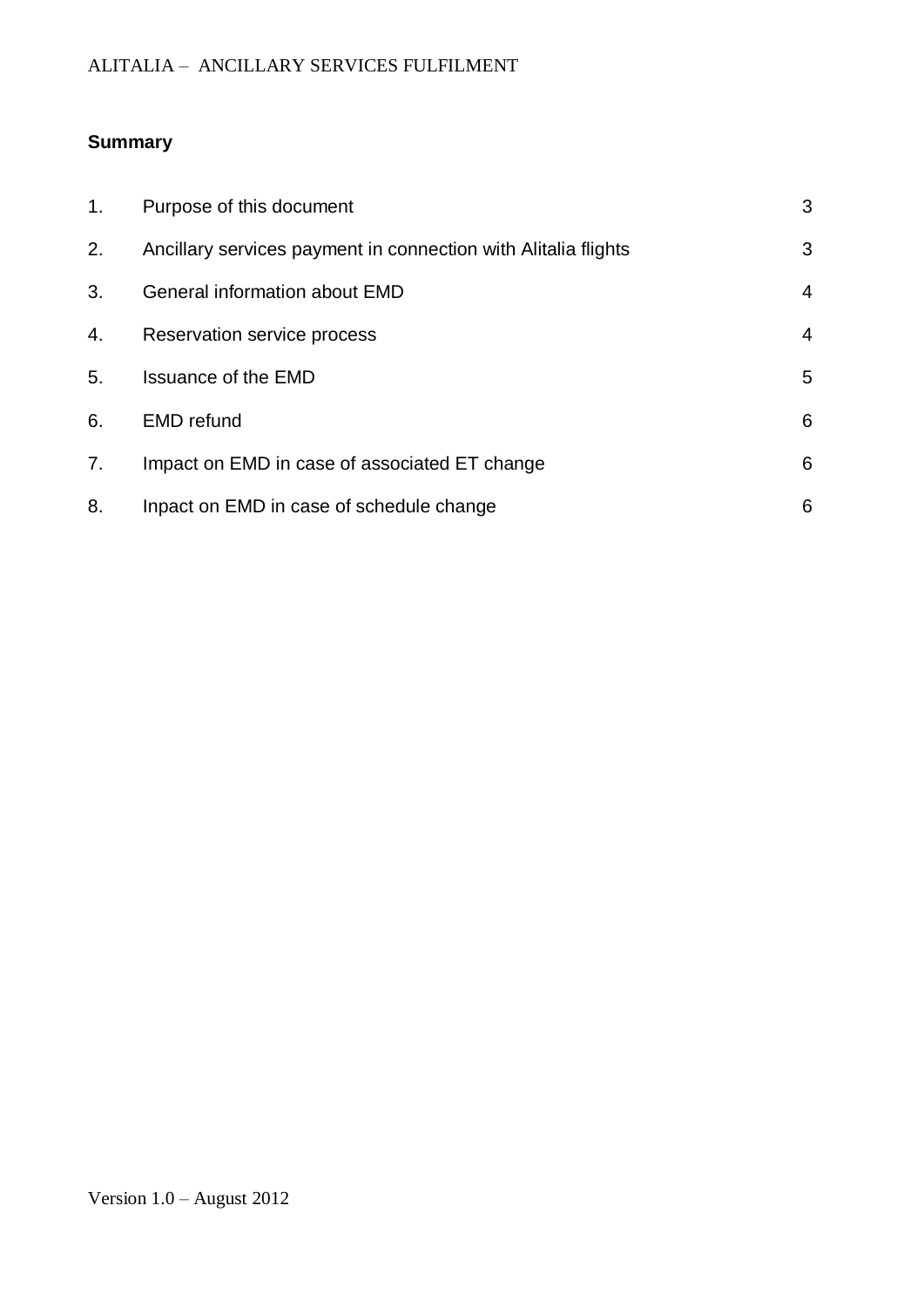# **1. Purpose of this document**

This document describes the Alitalia procedures for collecting ancillary services through Sabre GDS by travel agents and replaces the previous procedure that has been distributed on 2008 based on the issuance of the V-MPD.

Through the delivery of the EMD (electronic miscellaneous document) product in the Sabre system, the travel agent will be able to issue an electronic document, similar to an electronic ticket, in order to collect the following air extras:

- Standard extra baggage charges (including extra size/weight charge)
- Standard sporting equipment
- Lounge access

The procedure of collection of special services charges (e.g. STCR – OXYG – EXST – PETC – AVIH etc.) based on V-MPD usage will still be in place.

# **2. Ancillary services payment in connection with Alitalia flights**

Alitalia will accept EMD as payment method for ancillary services on its flights. The procedure described in this document applies to Travel Agents located in :

**Argentina Belgium Brazil Canada Greece Italy Israel Poland Romania Spain Turkey Great Britain USA Venezuela Egypt**

The services will be saleable either on Alitalia and on Alitalia group carriers (Air One and C.A.I. First) operated flights ( airline codes: AP/XM).

#### **3. General information about EMD**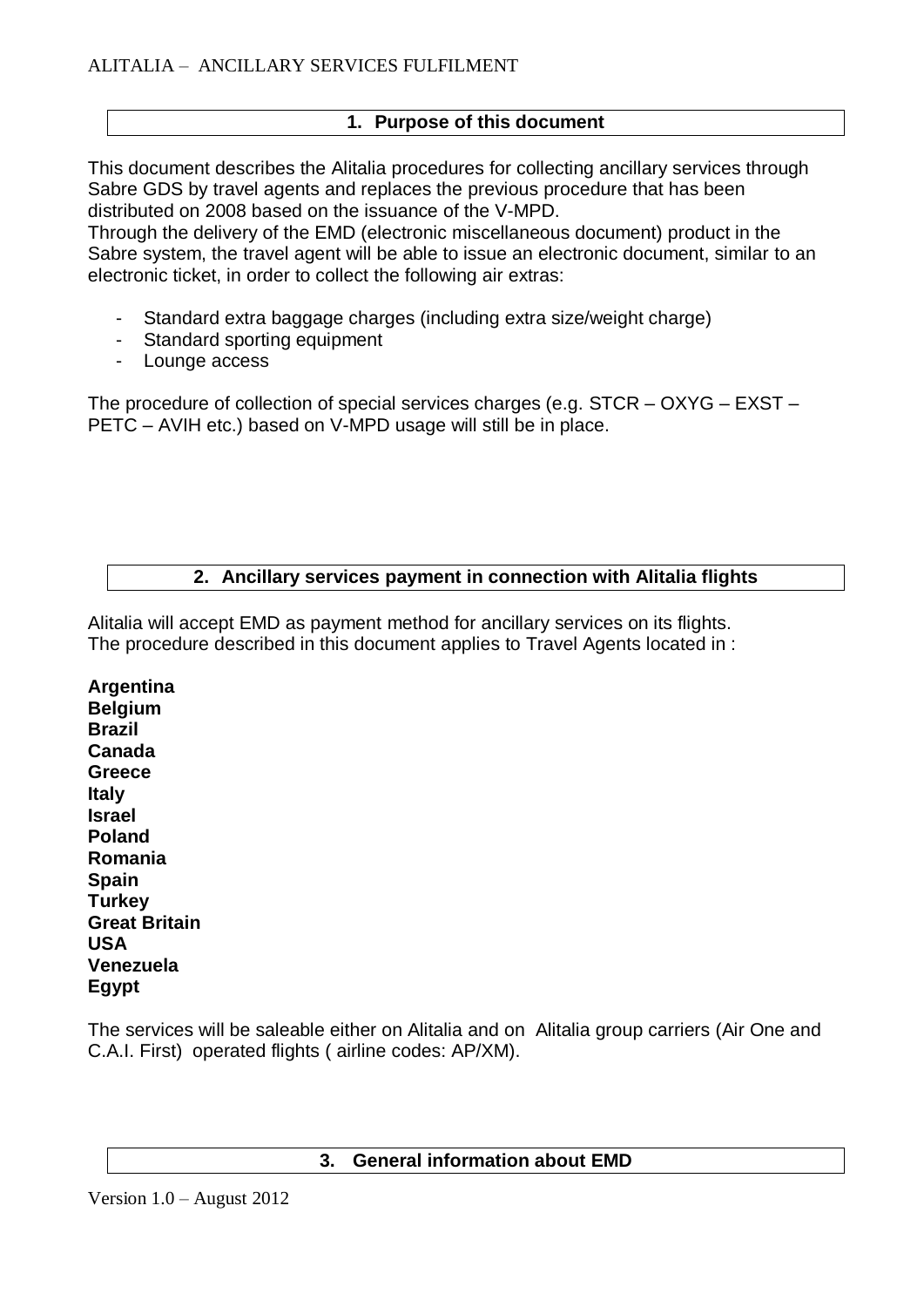The EMD is the electronic document approved by IATA for collecting the ancillary and financial services on behalf of airlines and it is described in the Ticketing Handbook manual.

There are two types of EMD depending of the type of service:

**EMD associated (EMD-A):** it is associated to the ET itinerary issued in conjunction and its details are displayed in the PNR through an SSR (SSR ASVC).

Its usage is linked with the ET one therefore it is updated with the same status. It is usually used to collect extra baggage charges but it could also be used for other services not strictly connected with the flight.

The information of the ET in conjunction is mandatory in the document.

**EMD stand-alone (EMD-S):** it is issued independently of the flights and depending on the type of services for which it is issued can be closed out upon issuance or subsequently used for refund or reissue.

It is used to collect optional services offered by the carrier (e.g. t-shirt, kennel etc) or to collect penalties, group deposit, issue refundable balances etc.

Its purpose is similar to the MCO one.

The information of the ET in conjunction is optional.

# **Sabre only supports EMD-A with Alitalia at the moment**

#### **4. Reservation service process**

The agent shall book the service prior to issue an EMD with Alitalia.

The reservation is performed through a specific SSR (SSR ASVC).

Upon receiving this message, the Alitalia system will respond with a positive response including the request of issuance of an EMD or with a negative response in case the service is not payable via an EMD.

Once an EMD is issued, the SSR will be updated with the document number.

It possible to book up to six services for a single route.

Furthermore Alitalia system applies a control on maximum number of certain services of the same type saleable for a single flight.

AZ marketing flights operated by other carriers are not bookable, with exception of AZ marketing flights operated by XM and AP .

Flights departing from some stations are not eligible for EMD as the local check-in system does not support such service.

Please refer to the technical documents provided by Sabre for concerned system entries

#### **5. Issuance of the EMD**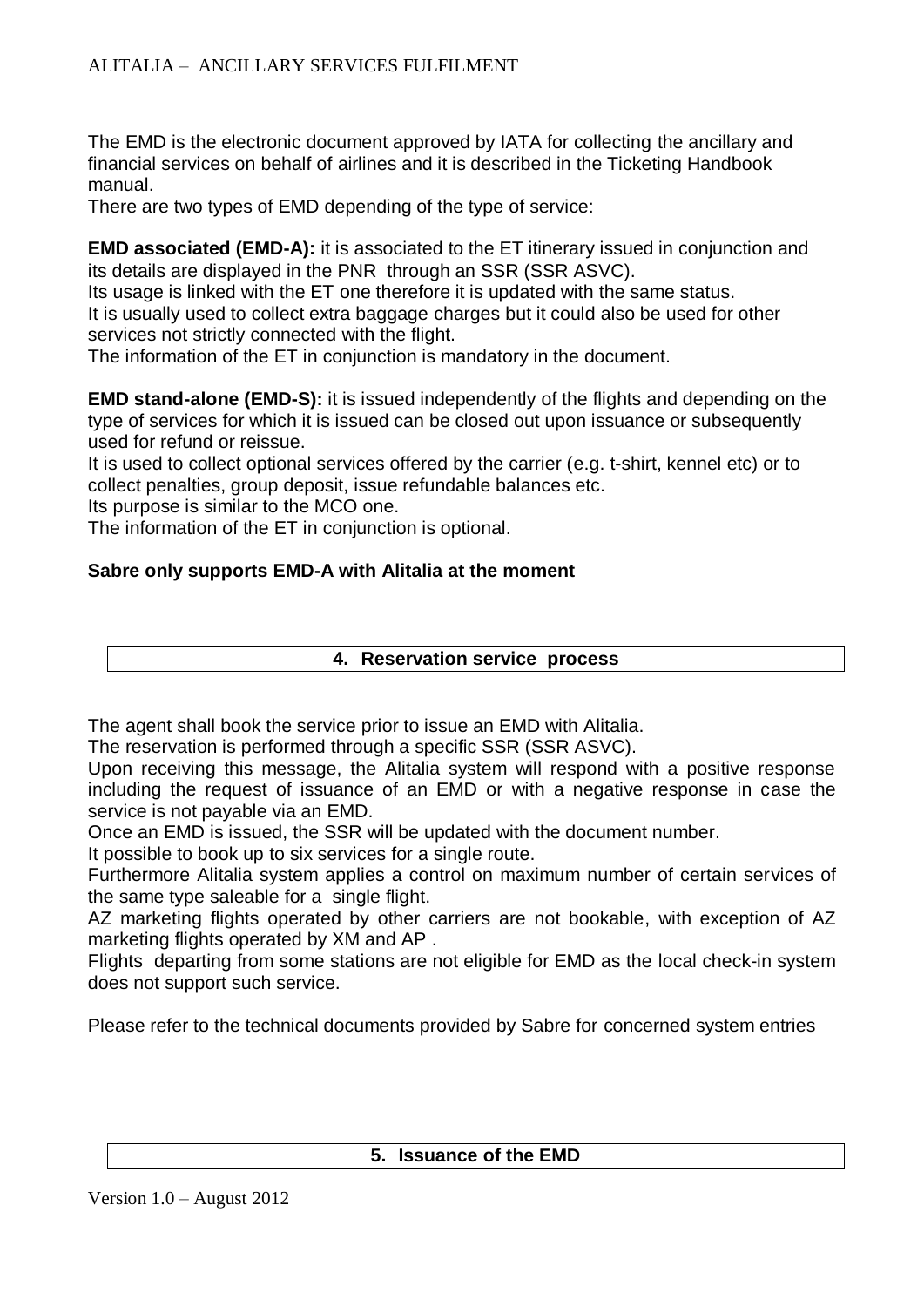Alitalia distributes the ancillary service rates to all GDS therefore all services are automatically priced.

Please find below the service features saleable through Sabre in this first phase.

| Ancillary service                                 | Ancillary service as<br>displayed in Sabre<br>system                                                                                                                         | EMD type   | Refundable<br>service | <b>Notes</b>                                                                                                                                                                                                |
|---------------------------------------------------|------------------------------------------------------------------------------------------------------------------------------------------------------------------------------|------------|-----------------------|-------------------------------------------------------------------------------------------------------------------------------------------------------------------------------------------------------------|
| Extra checked<br>baggage up to 23<br>kg           | First extra piece<br>$\bullet$<br>Checked bag<br>$\bullet$<br>second<br>Checked bag third<br>$\bullet$<br>Checked bag<br>fourth<br>Checked bag fifth<br>Checked bag<br>sixth | associated | Yes                   | It is a commissionable service.<br>It is possible to issue one EMD<br>only for each type of service.                                                                                                        |
| Extra weight/size<br>of extra piece of<br>baggage | Excess size PC<br>$\bullet$<br>Excess weight PC<br>$\bullet$                                                                                                                 | associated | Yes                   | It is applicable in case of prepaid<br>extra weight (from 23 to 32kg)<br>and extra size (from 158cm to<br>203cm) of the extra piece of<br>baggage.<br>It is a commissionable service.                       |
| Standard<br>sporting<br>equipment up to<br>23kg   | Sporting equipment                                                                                                                                                           | associated | Yes                   | It is applicable for prepaid<br>sporting equipment as below:<br>Waterski/scuba/golf/angling/polo<br>It is a commissionable service.                                                                         |
| Snowboard                                         | Snowboard up to 23<br>kg                                                                                                                                                     | associated | Yes                   | It is a commissionable service                                                                                                                                                                              |
| Ski equipment                                     | Ski equipment up to<br>23kg                                                                                                                                                  | associated | Yes                   | It is a commissionable service                                                                                                                                                                              |
| Lounge access                                     | Lounge access                                                                                                                                                                | associated | Yes                   | The service is reserved to<br>Millemiglia/Club Ulisse<br>customers only.<br>The lounges are located in FCO -<br>LIN - TRN - CTA - PMO - VCE<br>$-$ JFK $-$ NAP airports.<br>It is a commissionable service. |

Alitalia is working with Sabre in order to implement further services that will be soon available.

Version 1.0 – August 2012